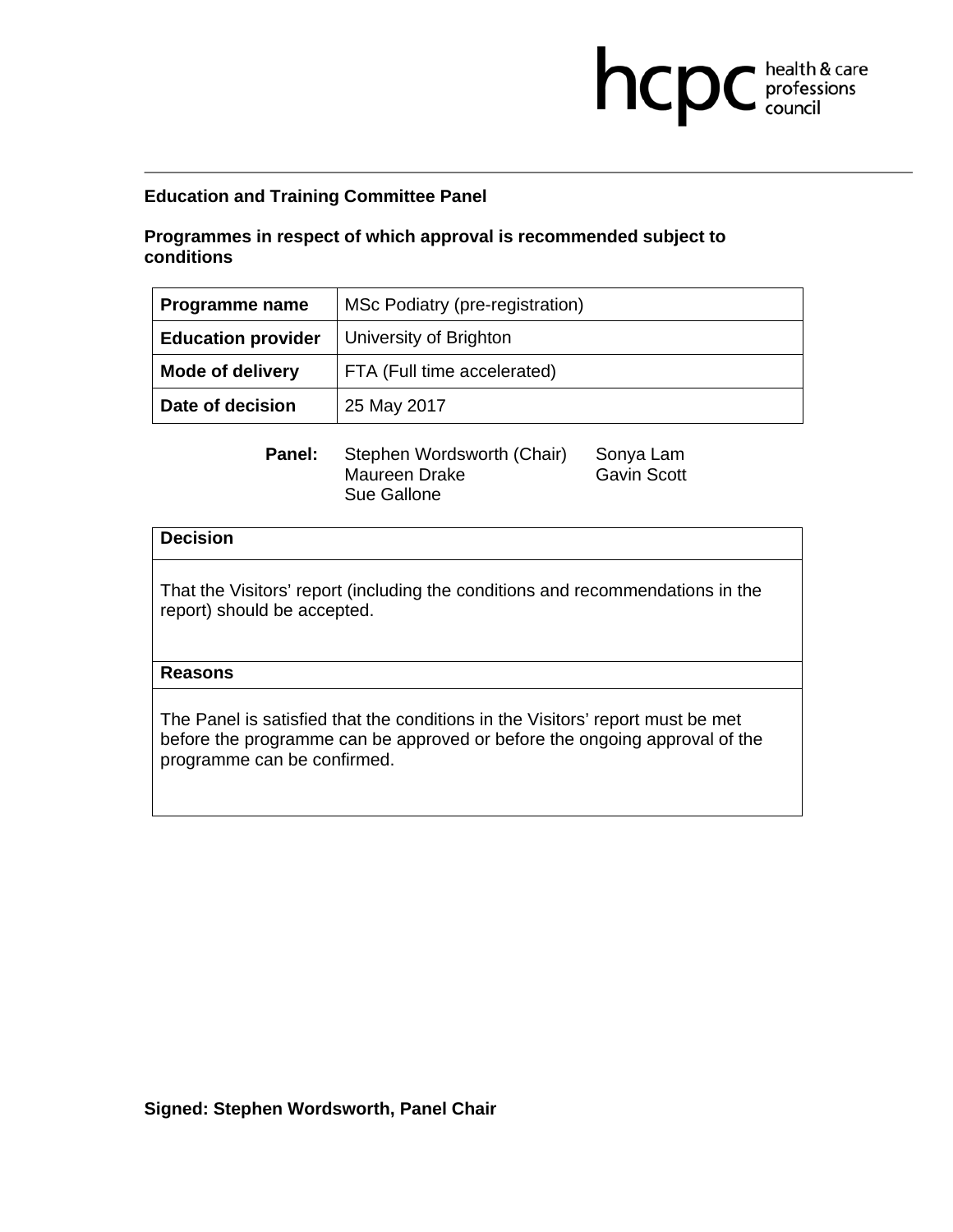### **Programmes in respect of which approval is recommended subject to conditions**

| Programme name            | <b>BSc (Hons) Podiatry</b> |
|---------------------------|----------------------------|
| <b>Education provider</b> | University of Brighton     |
| <b>Mode of delivery</b>   | FT (Full time)             |
| Date of decision          | 25 May 2017                |

**health & care** 

Panel: Stephen Wordsworth (Chair) Sonya Lam Maureen Drake Gavin Scott Sue Gallone

### **Decision**

That the Visitors' report (including the conditions and recommendations in the report) should be accepted.

### **Reasons**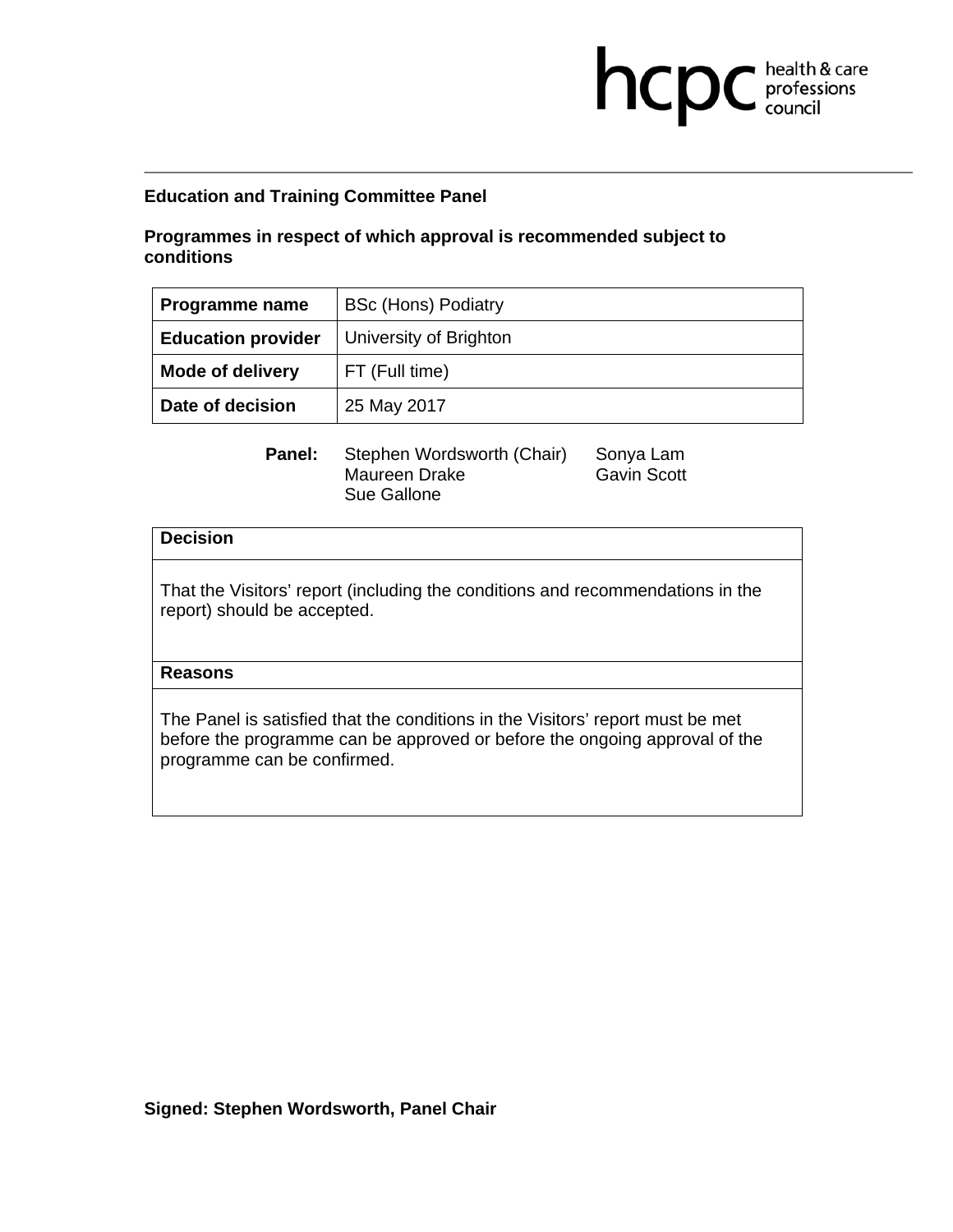## **Programmes in respect of which approval is recommended subject to conditions**

| Programme name            | BSc (Hons) Diagnostic Radiography          |
|---------------------------|--------------------------------------------|
| <b>Education provider</b> | <b>Canterbury Christ Church University</b> |
| <b>Mode of delivery</b>   | FT (Full time)                             |
| Date of decision          | 25 May 2017                                |

**health & care** 

Panel: Stephen Wordsworth (Chair) Sonya Lam Maureen Drake Gavin Scott Sue Gallone

### **Decision**

That the Visitors' report (including the conditions and recommendations in the report) should be accepted.

### **Reasons**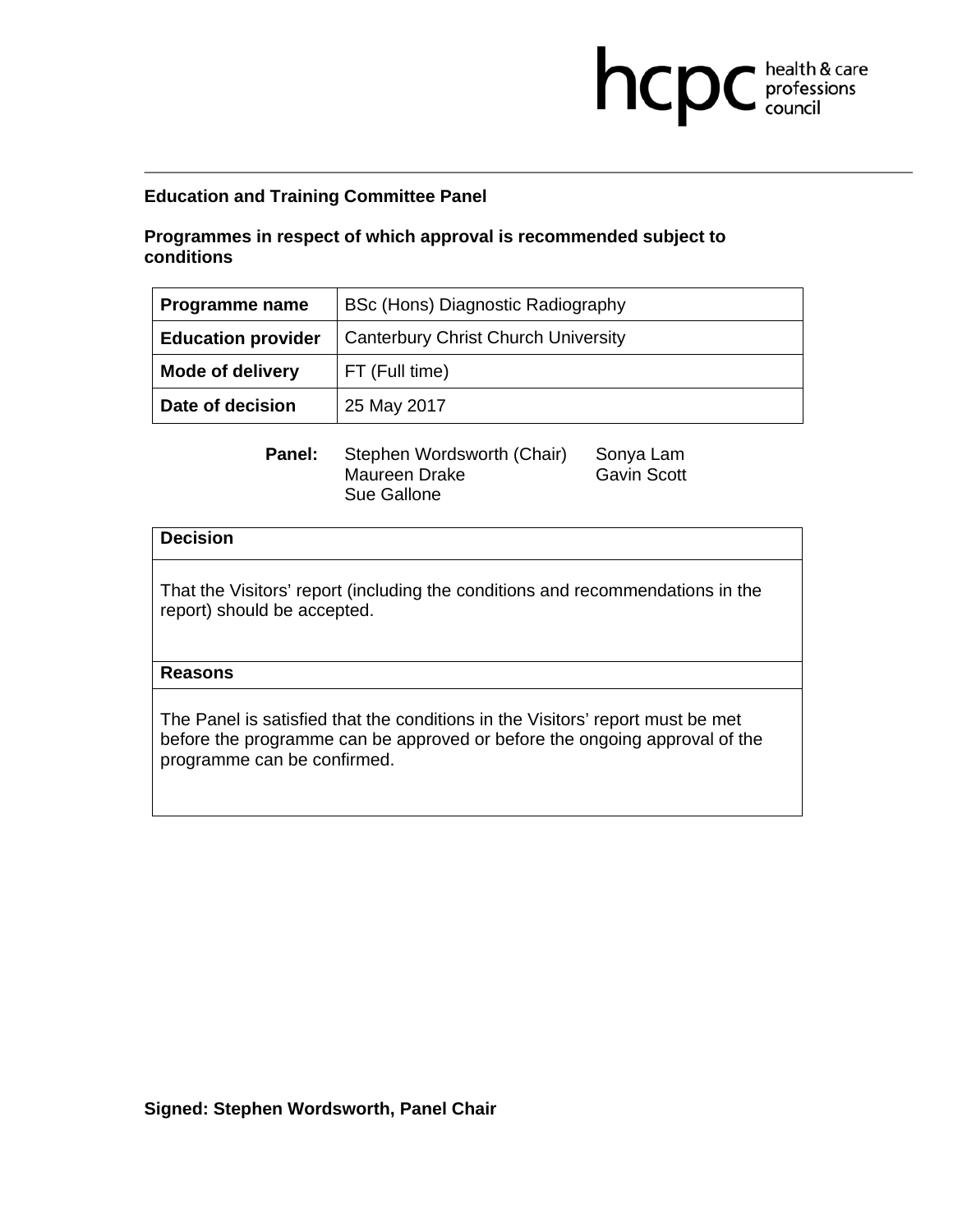## **Programmes in respect of which approval is recommended subject to conditions**

| Programme name            | BSc (Hons) Occupational Therapy            |
|---------------------------|--------------------------------------------|
| <b>Education provider</b> | <b>Canterbury Christ Church University</b> |
| <b>Mode of delivery</b>   | FT (Full time)                             |
| Date of decision          | 25 May 2017                                |

**health & care** 

Panel: Stephen Wordsworth (Chair) Sonya Lam Maureen Drake Gavin Scott Sue Gallone

### **Decision**

That the Visitors' report (including the conditions and recommendations in the report) should be accepted.

### **Reasons**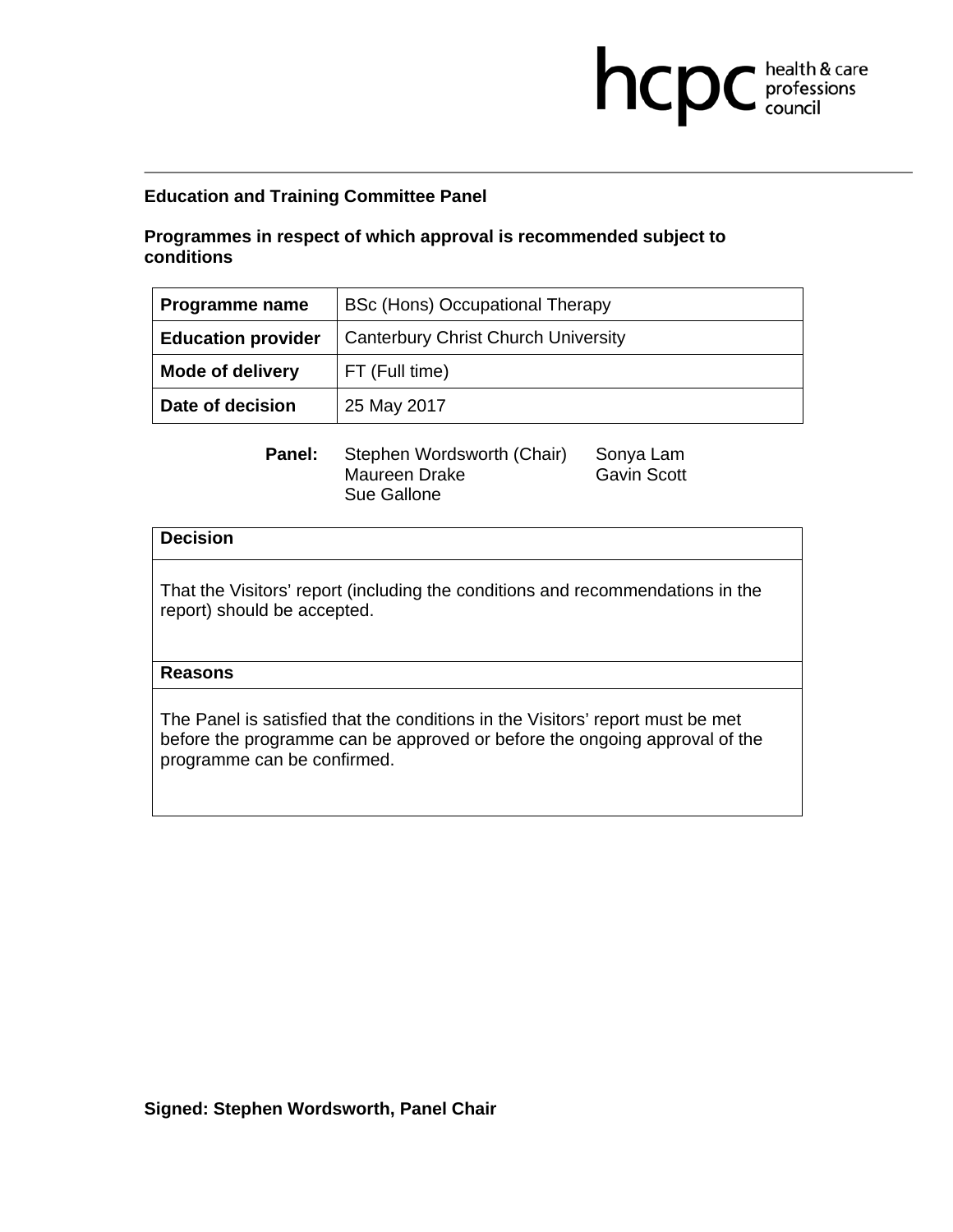## **Programmes in respect of which approval is recommended subject to conditions**

| Programme name            | BA (Hons) in Social Work                   |
|---------------------------|--------------------------------------------|
| <b>Education provider</b> | <b>Canterbury Christ Church University</b> |
| <b>Mode of delivery</b>   | FT (Full time)                             |
| Date of decision          | 25 May 2017                                |

**health & care** 

Panel: Stephen Wordsworth (Chair) Sonya Lam Maureen Drake Gavin Scott Sue Gallone

### **Decision**

That the Visitors' report (including the conditions and recommendations in the report) should be accepted.

### **Reasons**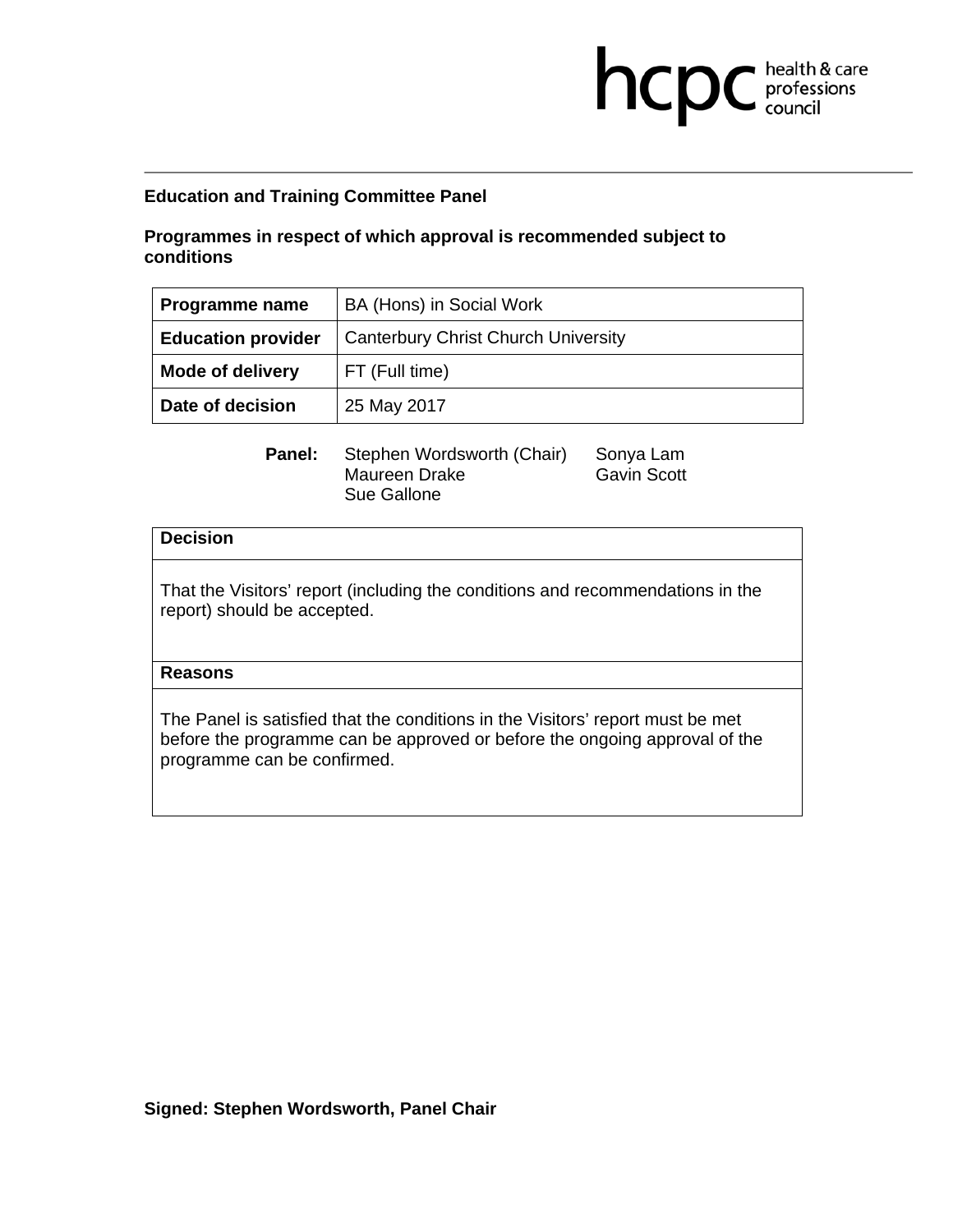## **Programmes in respect of which approval is recommended subject to conditions**

| Programme name            | <b>BSc (Hons) Paramedic Science</b>        |
|---------------------------|--------------------------------------------|
| <b>Education provider</b> | <b>Canterbury Christ Church University</b> |
| <b>Mode of delivery</b>   | FT (Full time)                             |
| Date of decision          | 25 May 2017                                |

**health & care** 

Panel: Stephen Wordsworth (Chair) Sonya Lam Maureen Drake Gavin Scott Sue Gallone

### **Decision**

That the Visitors' report (including the conditions and recommendations in the report) should be accepted.

### **Reasons**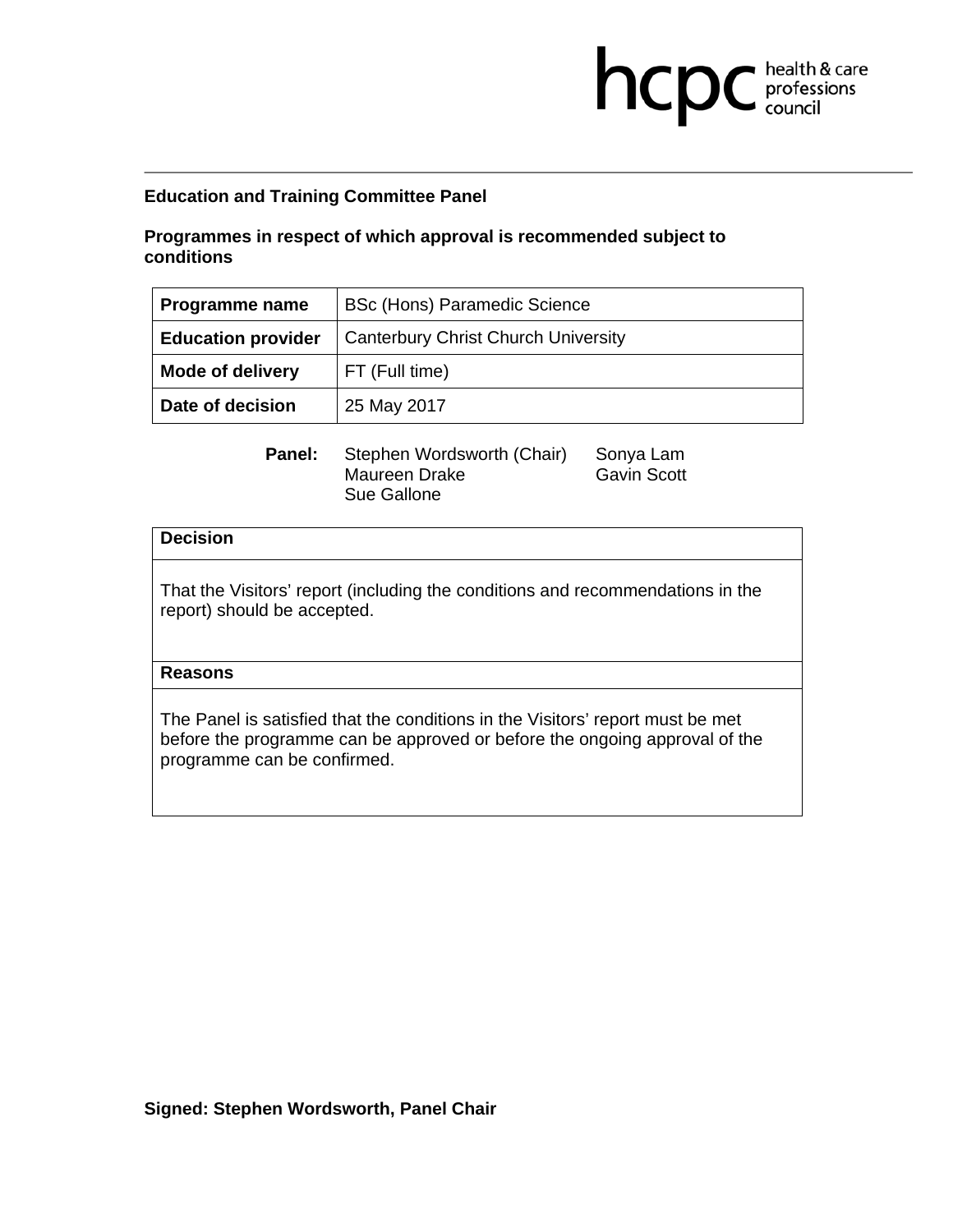## **Programmes in respect of which approval is recommended subject to conditions**

| Programme name            | BSc (Hons) Operating Department Practice   |
|---------------------------|--------------------------------------------|
| <b>Education provider</b> | <b>Canterbury Christ Church University</b> |
| <b>Mode of delivery</b>   | FT (Full time)                             |
| Date of decision          | 25 May 2017                                |

**health & care** 

Panel: Stephen Wordsworth (Chair) Sonya Lam Maureen Drake Gavin Scott Sue Gallone

### **Decision**

That the Visitors' report (including the conditions and recommendations in the report) should be accepted.

### **Reasons**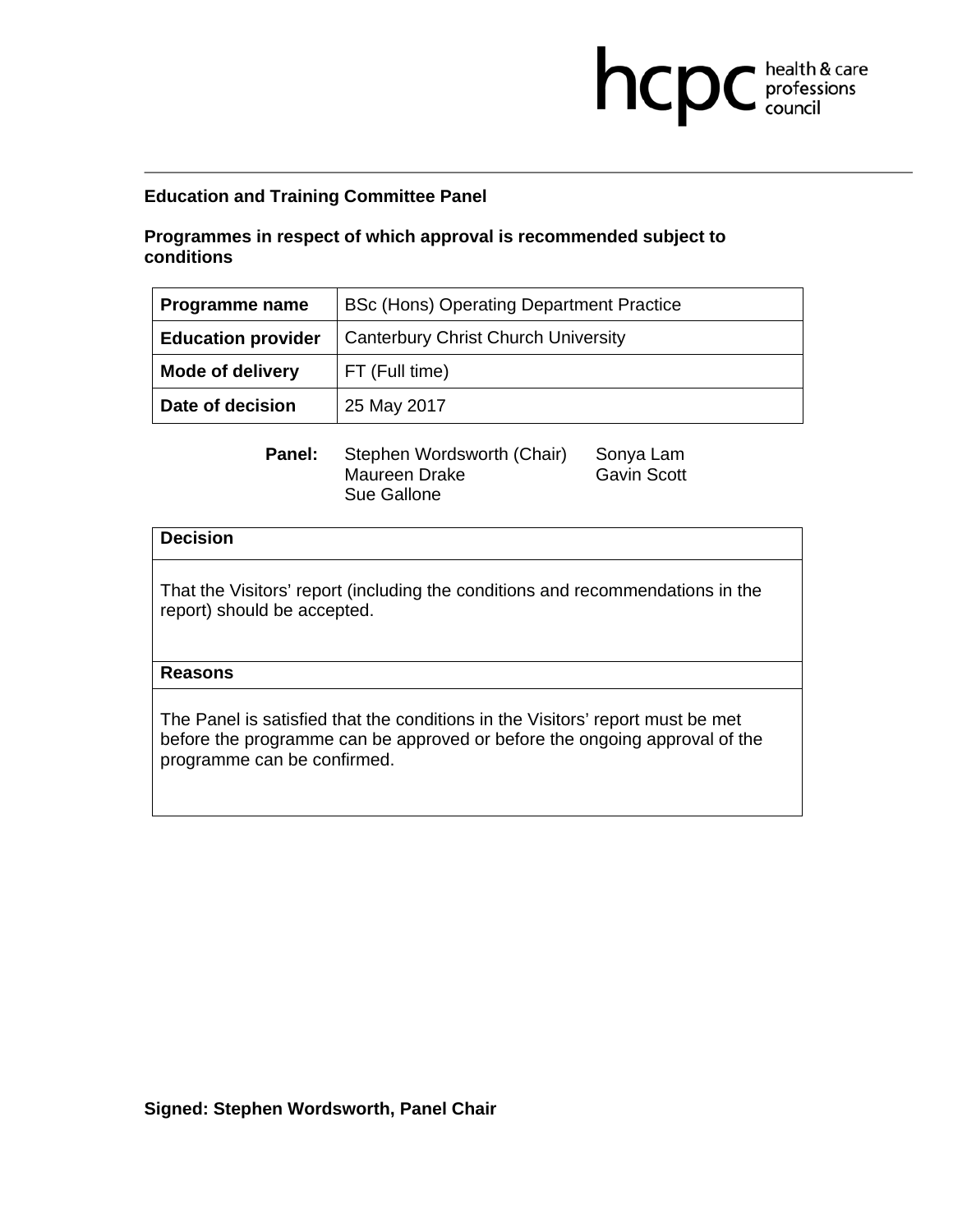## **Programmes in respect of which approval is recommended subject to conditions**

| Programme name            | <b>MSc Occupational Therapy</b> |
|---------------------------|---------------------------------|
| <b>Education provider</b> | <b>University of Derby</b>      |
| <b>Mode of delivery</b>   | FT (Full time)                  |
| Date of decision          | 25 May 2017                     |

**health & care** 

Panel: Stephen Wordsworth (Chair) Sonya Lam Maureen Drake Gavin Scott Sue Gallone

### **Decision**

That the Visitors' report (including the conditions and recommendations in the report) should be accepted.

### **Reasons**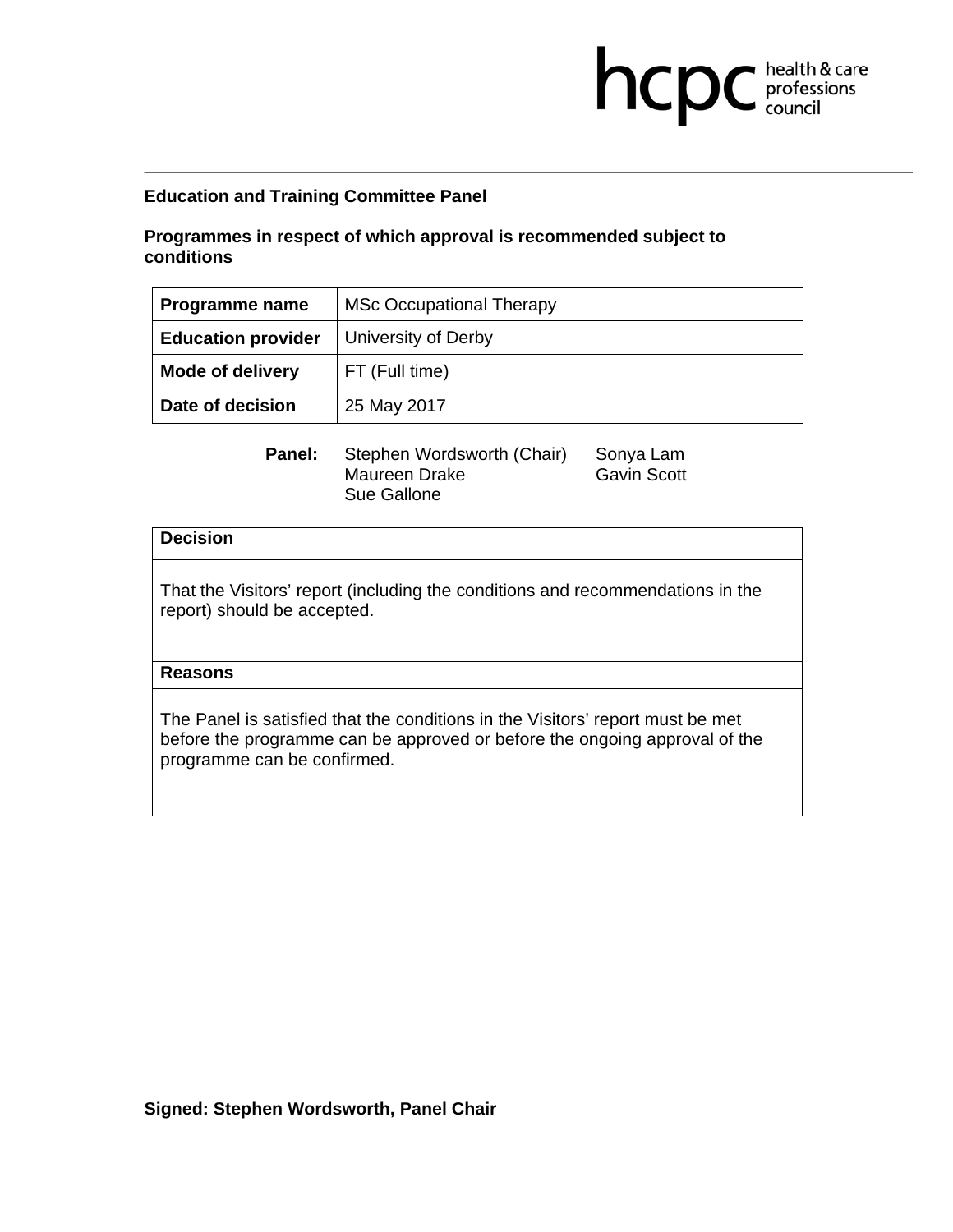## **Programmes in respect of which approval is recommended subject to conditions**

| Programme name            | <b>BSc (Hons) Occupational Therapy</b> |
|---------------------------|----------------------------------------|
| <b>Education provider</b> | <b>University of Derby</b>             |
| <b>Mode of delivery</b>   | FT (Full time)                         |
| Date of decision          | 25 May 2017                            |

**health & care** 

Panel: Stephen Wordsworth (Chair) Sonya Lam Maureen Drake Gavin Scott Sue Gallone

### **Decision**

That the Visitors' report (including the conditions and recommendations in the report) should be accepted.

### **Reasons**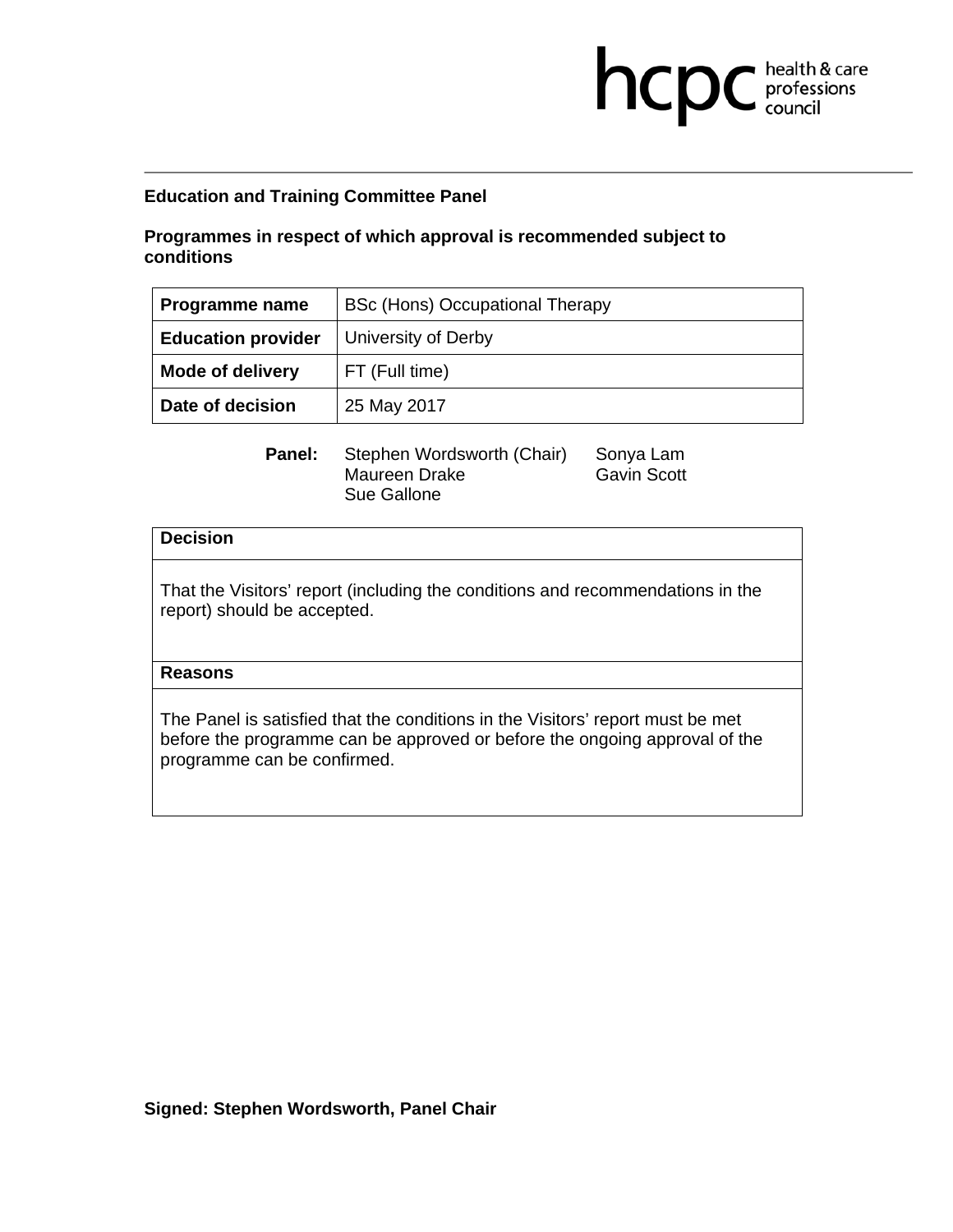## **Programmes in respect of which approval is recommended subject to conditions**

| Programme name            | BSc (Hons) Occupational Therapy |
|---------------------------|---------------------------------|
| <b>Education provider</b> | University of Derby             |
| <b>Mode of delivery</b>   | PT (Part time)                  |
| Date of decision          | 25 May 2017                     |

**health & care** 

Panel: Stephen Wordsworth (Chair) Sonya Lam Maureen Drake Gavin Scott Sue Gallone

### **Decision**

That the Visitors' report (including the conditions and recommendations in the report) should be accepted.

### **Reasons**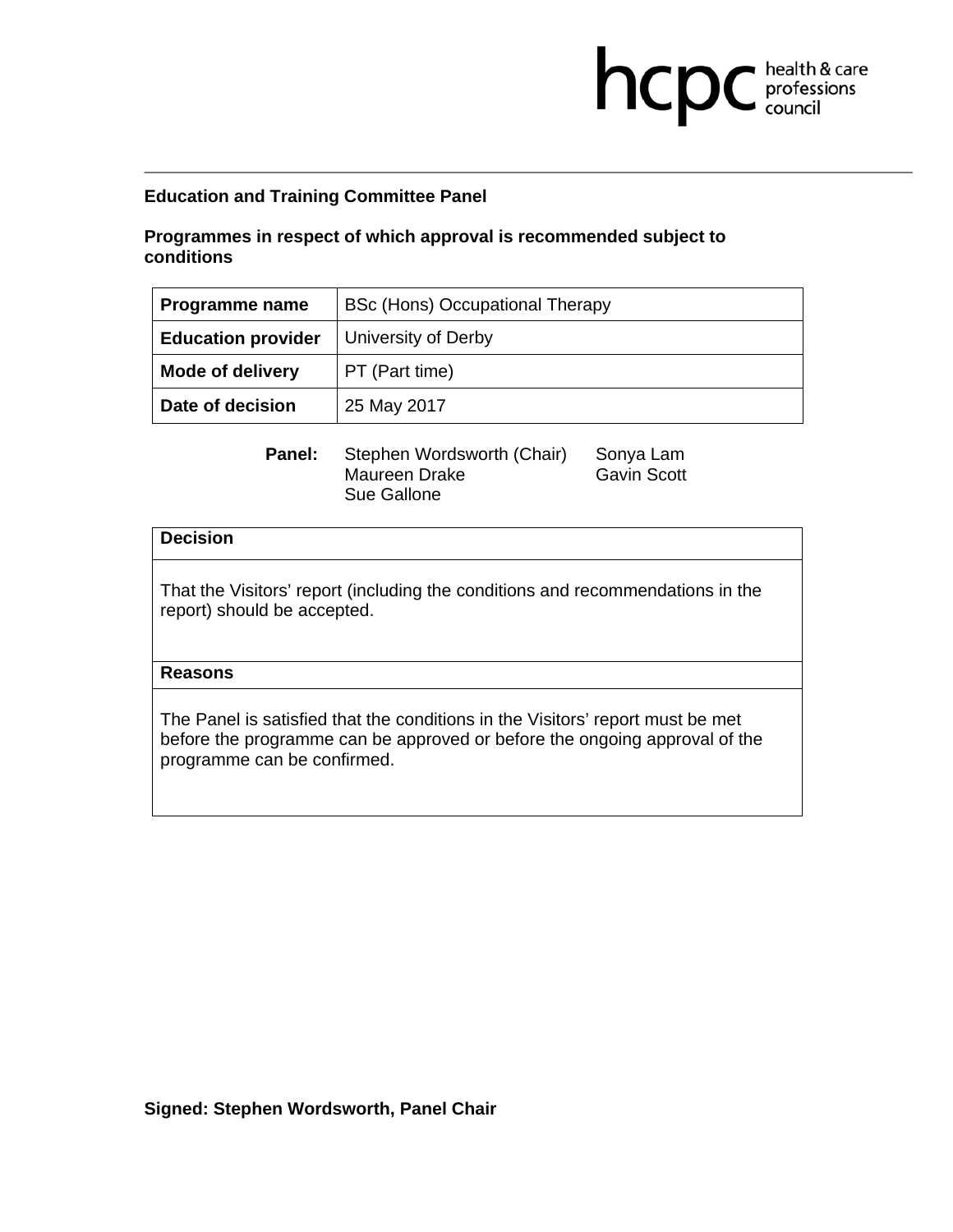## **Programmes in respect of which approval is recommended subject to conditions**

| Programme name            | BSc (Hons) Occupational Therapy |
|---------------------------|---------------------------------|
| <b>Education provider</b> | University of Derby             |
| <b>Mode of delivery</b>   | FTA (Full time accelerated)     |
| Date of decision          | 25 May 2017                     |

**health & care** 

Panel: Stephen Wordsworth (Chair) Sonya Lam Maureen Drake Gavin Scott Sue Gallone

### **Decision**

That the Visitors' report (including the conditions and recommendations in the report) should be accepted.

### **Reasons**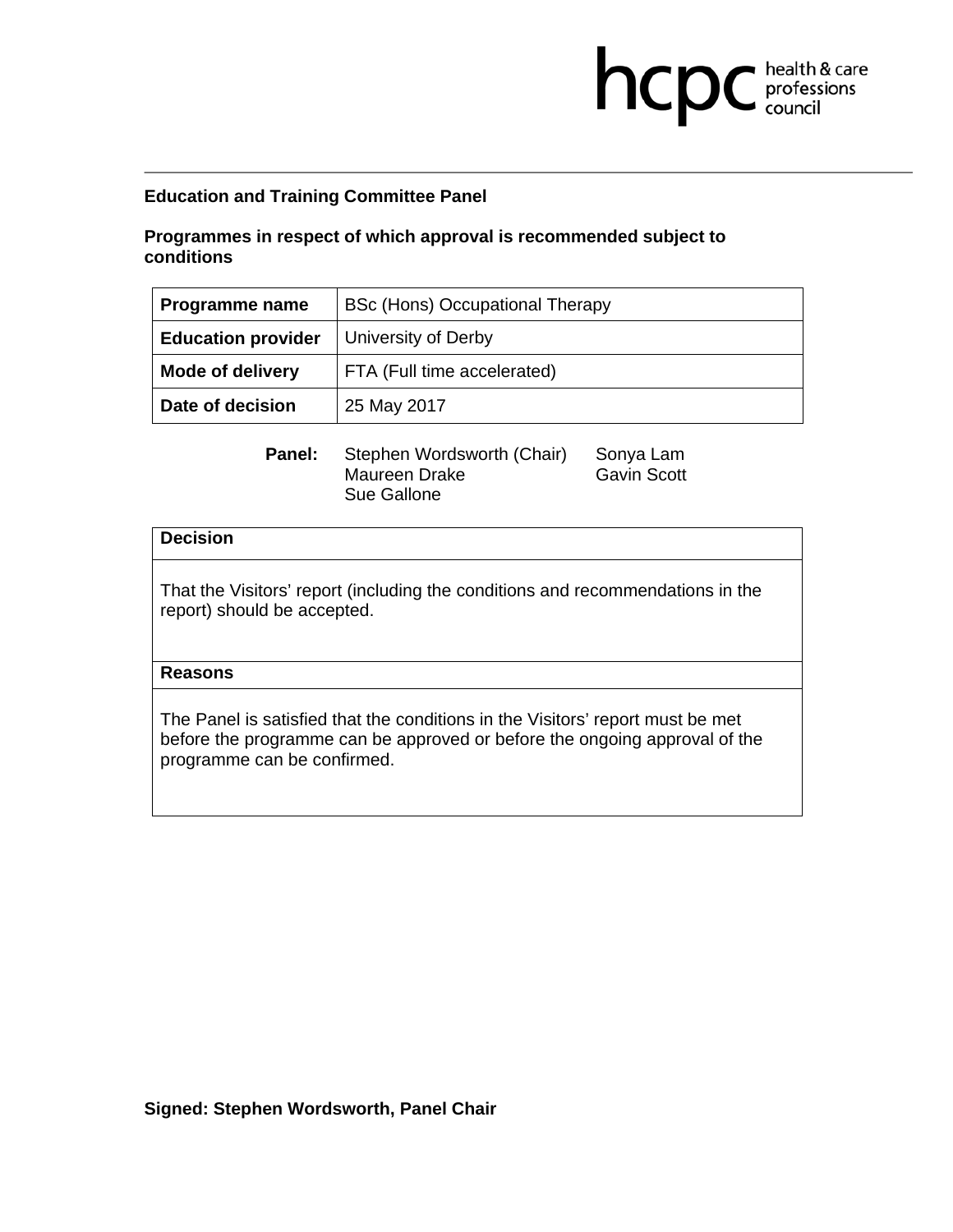## **Programmes in respect of which approval is recommended subject to conditions**

| Programme name            | PG Dip Occupational Therapy |
|---------------------------|-----------------------------|
| <b>Education provider</b> | <b>University of Derby</b>  |
| <b>Mode of delivery</b>   | FT (Full time)              |
| Date of decision          | 25 May 2017                 |

**health & care** 

Panel: Stephen Wordsworth (Chair) Sonya Lam Maureen Drake Gavin Scott Sue Gallone

### **Decision**

That the Visitors' report (including the conditions and recommendations in the report) should be accepted.

### **Reasons**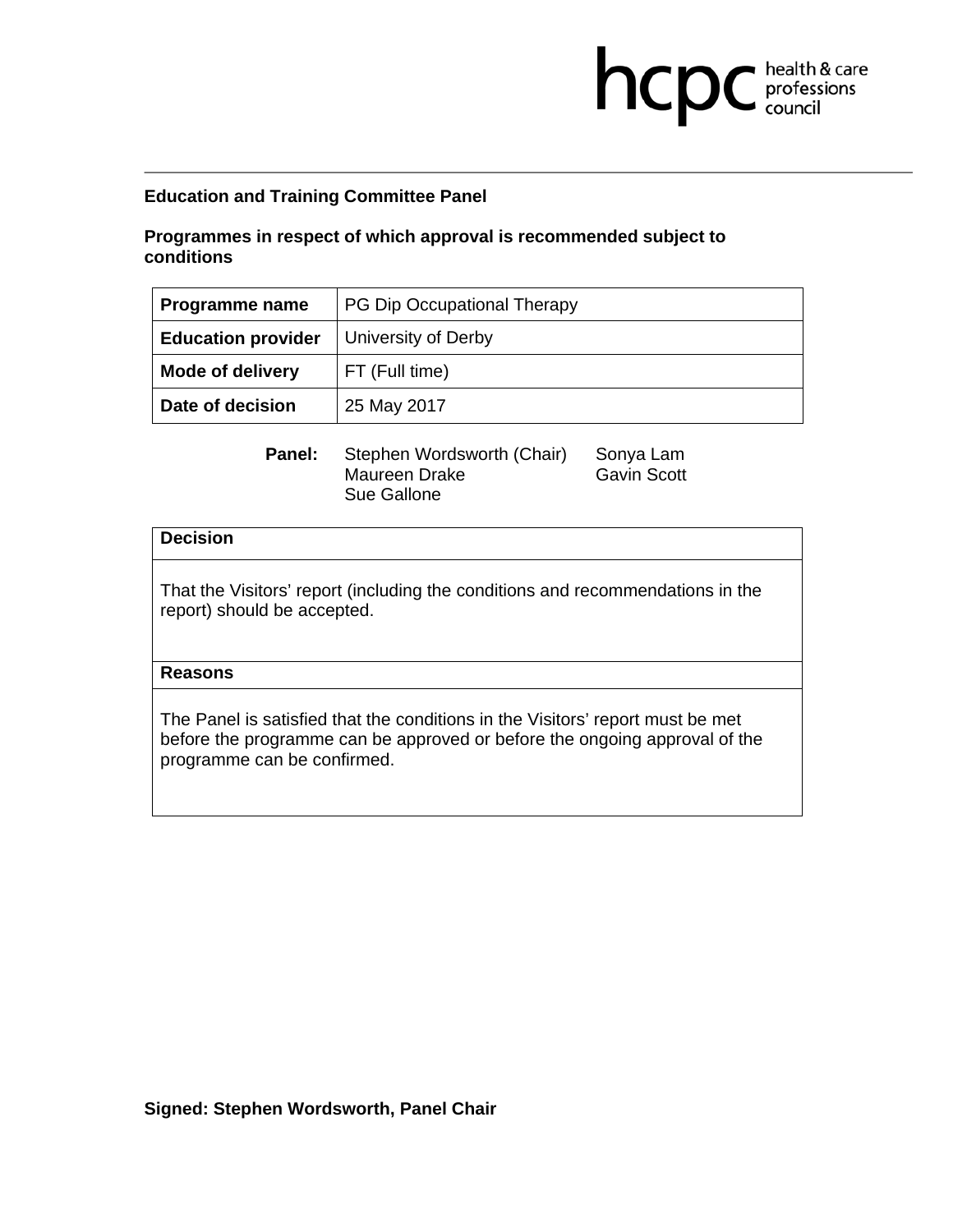## **Programmes in respect of which approval is recommended subject to conditions**

| Programme name            | BSc (Hons) Radiography (Diagnostic Imaging) |
|---------------------------|---------------------------------------------|
| <b>Education provider</b> | <b>Keele University</b>                     |
| <b>Mode of delivery</b>   | FT (Full time)                              |
| Date of decision          | 25 May 2017                                 |

**health & care** 

Panel: Stephen Wordsworth (Chair) Sonya Lam Maureen Drake Gavin Scott Sue Gallone

### **Decision**

That the Visitors' report (including the conditions and recommendations in the report) should be accepted.

### **Reasons**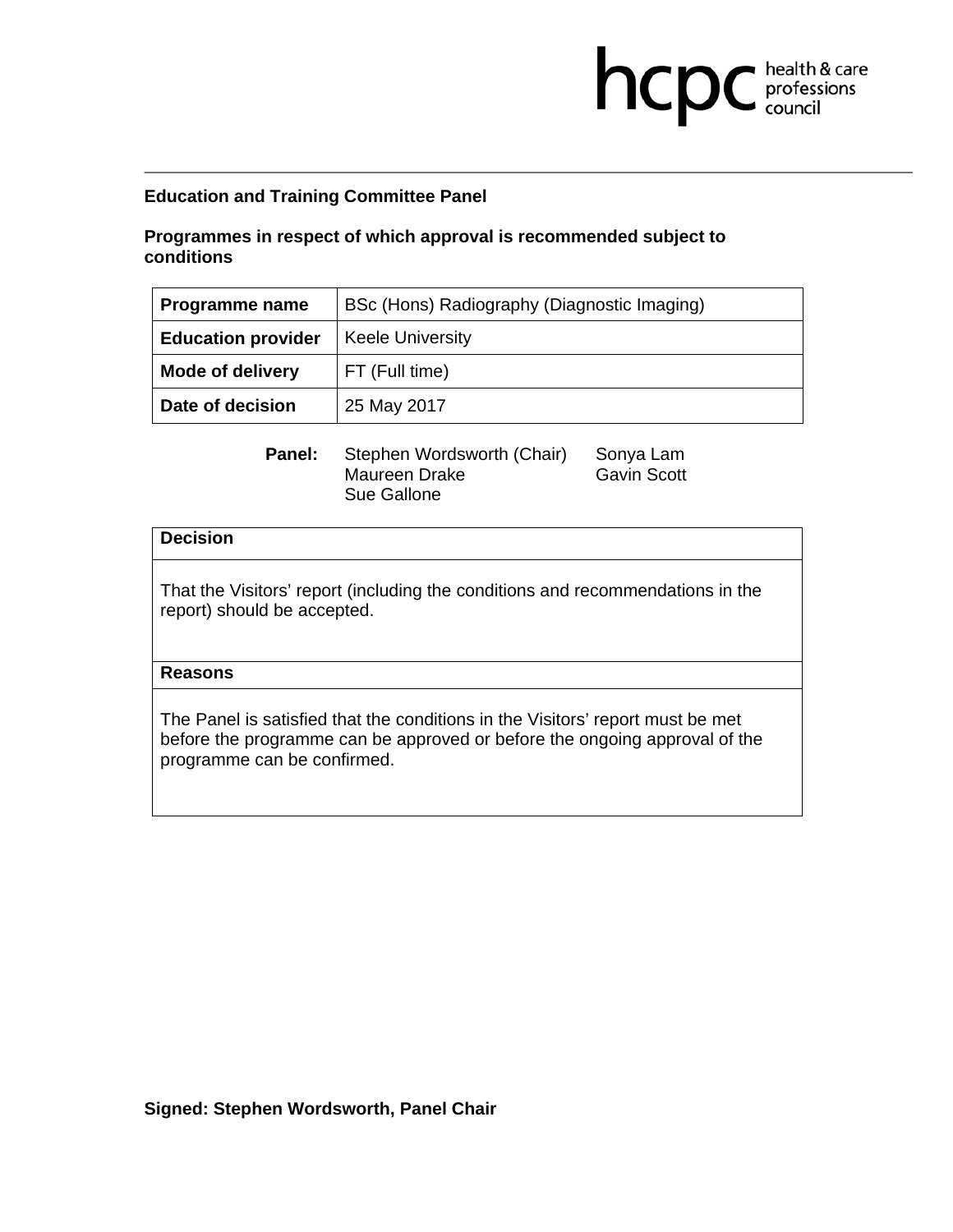## **Programmes in respect of which approval is recommended subject to conditions**

| Programme name            | BSc (Hons) Speech and Language Therapy |
|---------------------------|----------------------------------------|
| <b>Education provider</b> | University of Manchester               |
| <b>Mode of delivery</b>   | FT (Full time)                         |
| Date of decision          | 25 May 2017                            |

**health & care** 

Panel: Stephen Wordsworth (Chair) Sonya Lam Maureen Drake Gavin Scott Sue Gallone

### **Decision**

That the Visitors' report (including the conditions and recommendations in the report) should be accepted.

### **Reasons**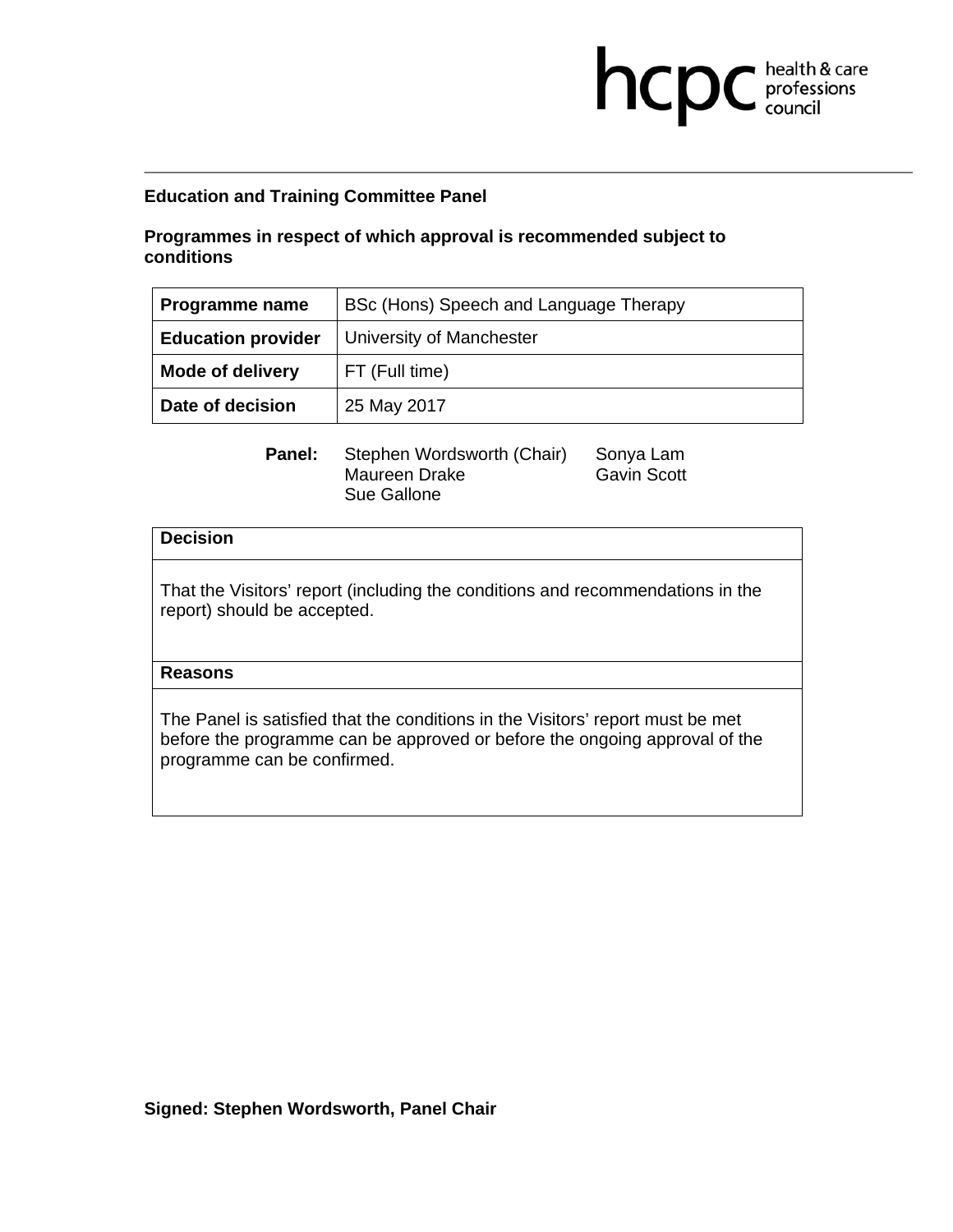## **Programmes in respect of which approval is recommended subject to conditions**

| Programme name            | Masters in Speech and Language Therapy |
|---------------------------|----------------------------------------|
| <b>Education provider</b> | University of Manchester               |
| <b>Mode of delivery</b>   | FT (Full time)                         |
| Date of decision          | 25 May 2017                            |

**health & care** 

Panel: Stephen Wordsworth (Chair) Sonya Lam Maureen Drake Gavin Scott Sue Gallone

### **Decision**

That the Visitors' report (including the conditions and recommendations in the report) should be accepted.

### **Reasons**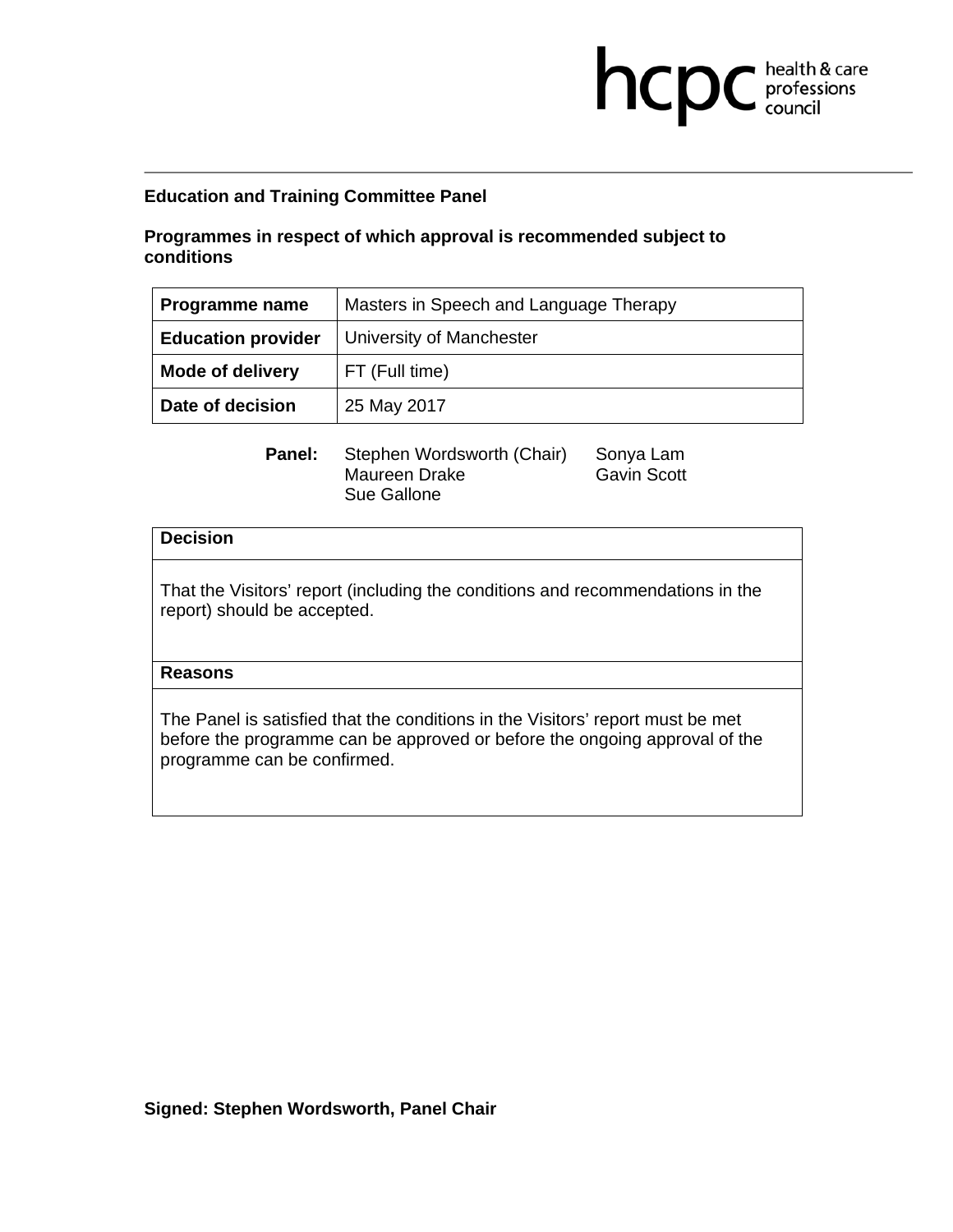## **Programmes in respect of which approval is recommended subject to conditions**

| Programme name            | <b>BSc (Hons) Paramedic Science</b> |
|---------------------------|-------------------------------------|
| <b>Education provider</b> | <b>Sheffield Hallam University</b>  |
| <b>Mode of delivery</b>   | FT (Full time)                      |
| Date of decision          | 25 May 2017                         |

**health & care** 

Panel: Stephen Wordsworth (Chair) Sonya Lam Maureen Drake Gavin Scott Sue Gallone

### **Decision**

That the Visitors' report (including the conditions and recommendations in the report) should be accepted.

### **Reasons**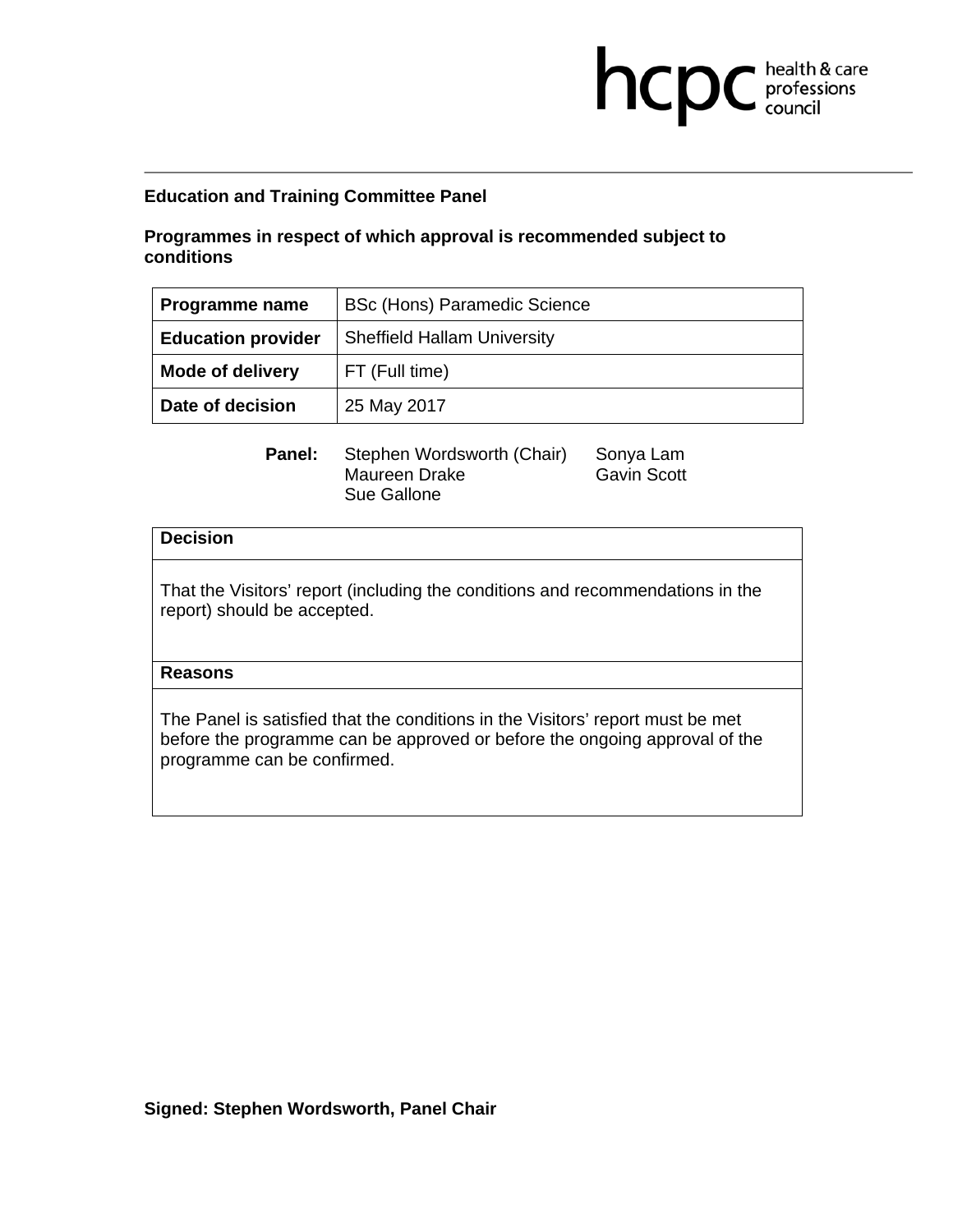## **Programmes in respect of which approval is recommended subject to conditions**

| <b>Programme name</b>     | <b>PGCert Approved Mental Health Professional</b> |
|---------------------------|---------------------------------------------------|
| <b>Education provider</b> | University of the West of England, Bristol        |
| <b>Mode of delivery</b>   | FT (Full time)                                    |
| Date of decision          | 25 May 2017                                       |

**health & care** 

Panel: Stephen Wordsworth (Chair) Sonya Lam Maureen Drake Gavin Scott Sue Gallone

### **Decision**

That the Visitors' report (including the conditions and recommendations in the report) should be accepted.

### **Reasons**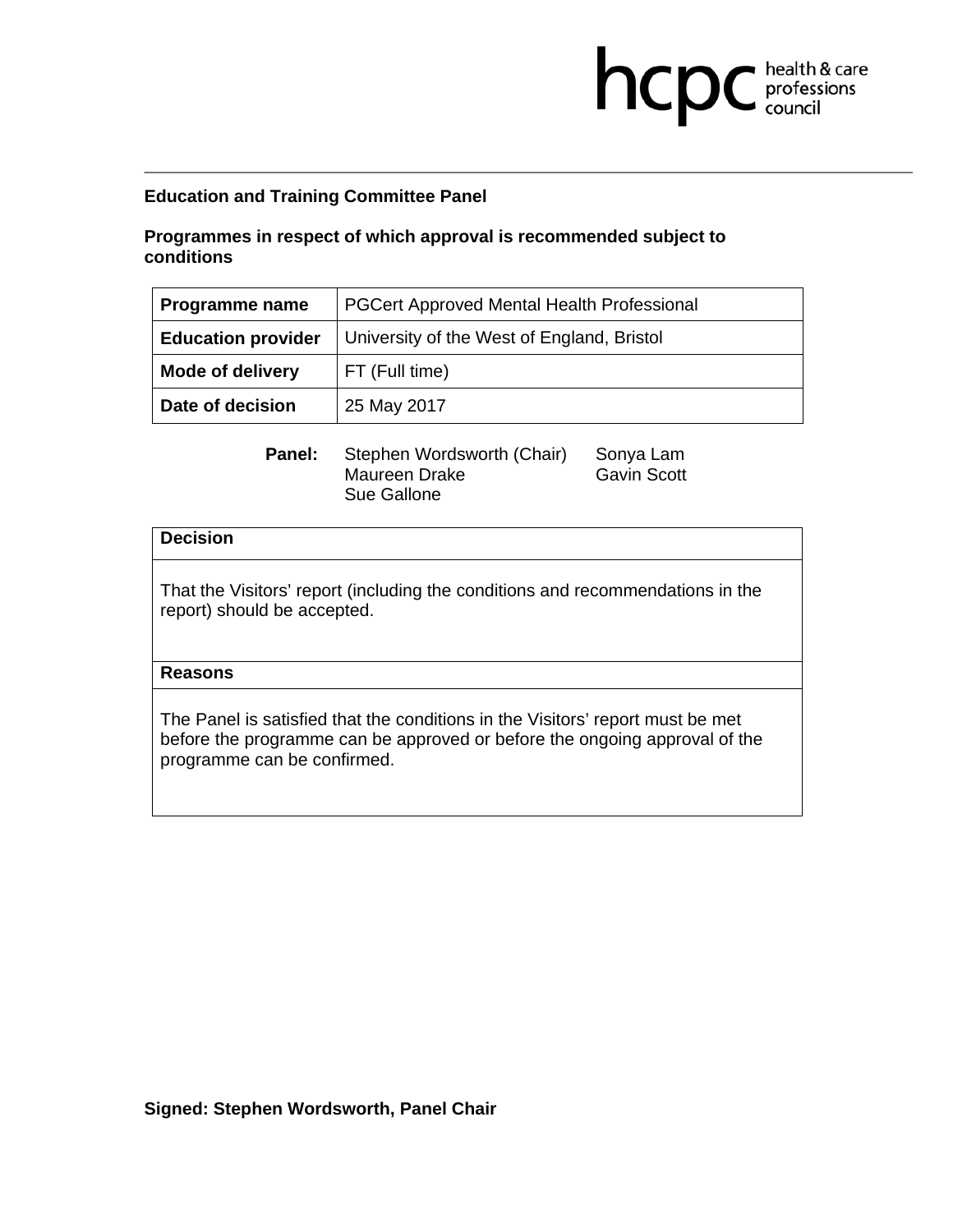## **Programmes in respect of which approval is recommended subject to conditions**

| Programme name            | PGCert Approved Mental Health Professional |
|---------------------------|--------------------------------------------|
| <b>Education provider</b> | University of the West of England, Bristol |
| <b>Mode of delivery</b>   | PT (Part time)                             |
| Date of decision          | 25 May 2017                                |

**health & care** 

Panel: Stephen Wordsworth (Chair) Sonya Lam Maureen Drake Gavin Scott Sue Gallone

### **Decision**

That the Visitors' report (including the conditions and recommendations in the report) should be accepted.

### **Reasons**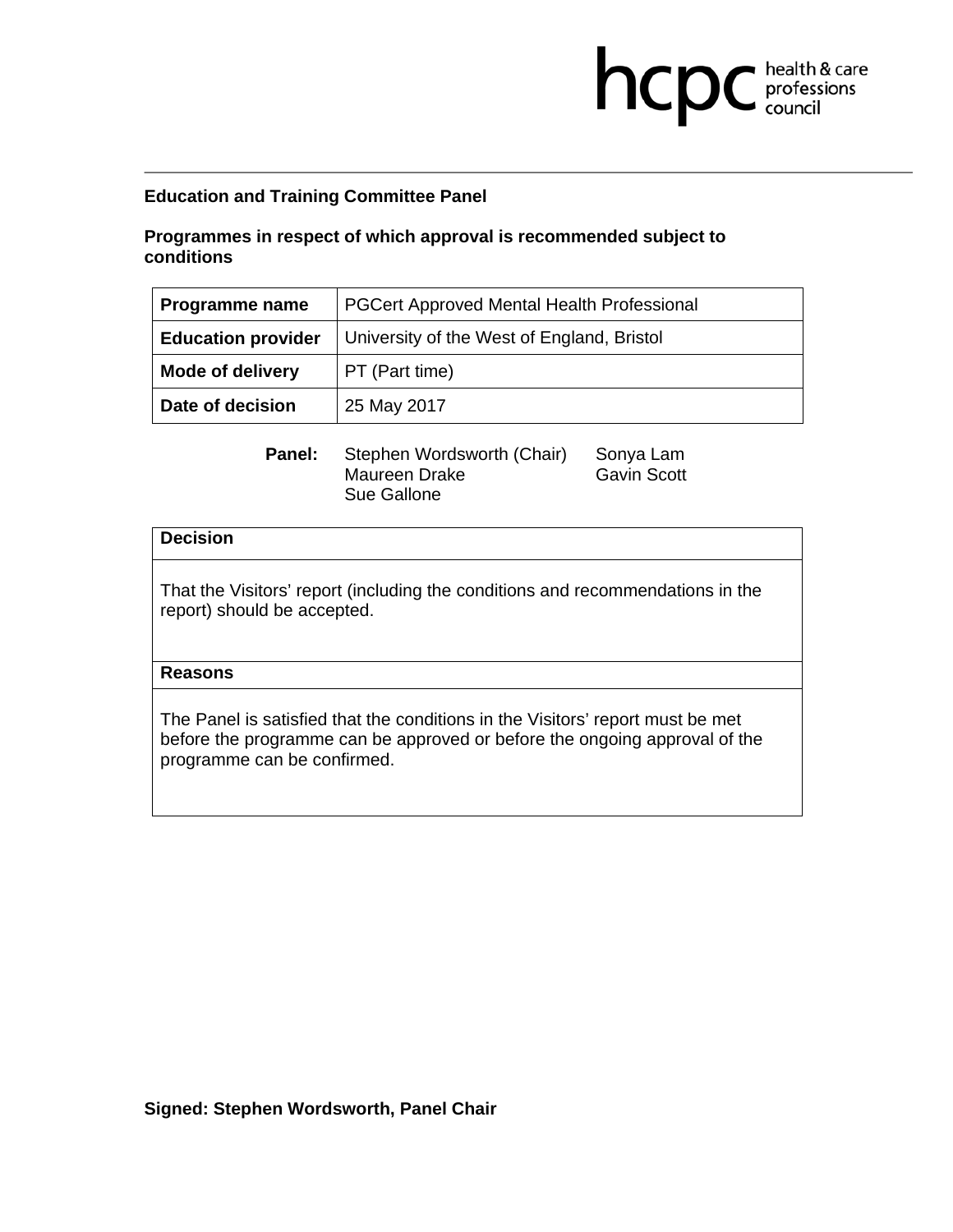# **Programmes in respect of which approval is recommended subject to conditions**

| Programme name            | Diploma Higher Education Paramedic Studies |
|---------------------------|--------------------------------------------|
| <b>Education provider</b> | <b>Anglia Ruskin University</b>            |
| <b>Mode of delivery</b>   | FT (Full time)                             |
| Date of decision          | 25 May 2017                                |

**Panel:** Sonya Lam (Chair) Sue Gallone Maureen Drake Gavin Scott

**health & care** 

### **Decision**

That the Visitors' report (including the conditions and recommendations in the report) should be accepted.

### **Reasons**